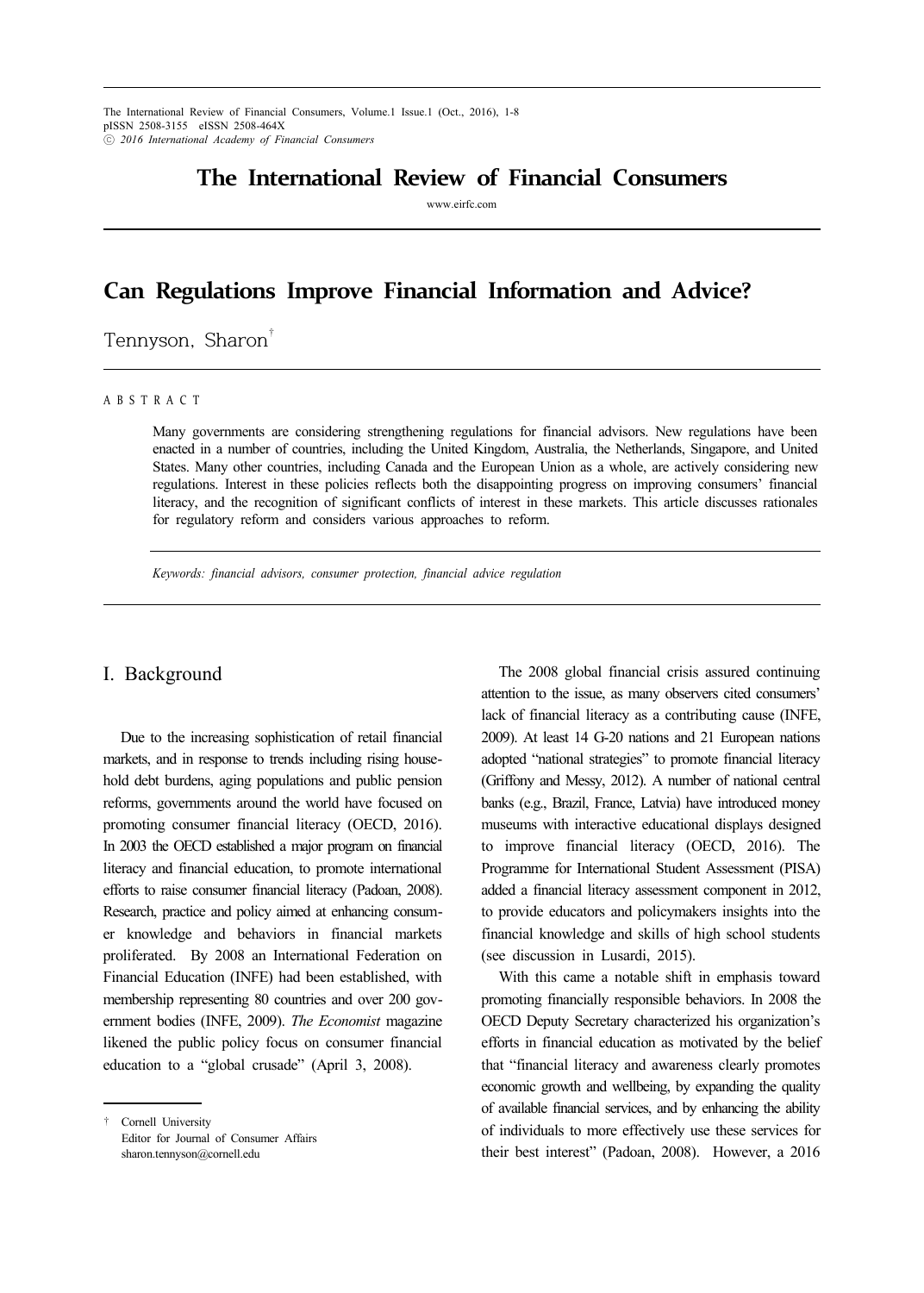OECD report on financial education in Europe noted "As can be expected, most national strategies for financial education in Europe share the same goal of strengthening financial literacy, fostering responsible financial behavior, and increasing financial resilience of individuals by improving their financial literacy." (OECD, 2016, p. 31). As a result of the crisis, financial literacy is now seen as important not only for economic growth and individual empowerment, but for stability of the financial system.

The crisis also rekindled interest in the need for financial consumer protections. In 2011 the OECD published a set of six high-level principles for consumer financial protection (OECD, 2011). The 2016 OECD report on financial education strategies in Europe included a substantial section on consumer financial protection policies, and characterized the report as providing an overview of innovative policies "at the intersection of financial education, financial consumer protection and financial inclusion"(OECD, 2016, pg.7). The World Bank's International Finance Corporation (IFC) established a "responsible finance" initiative in 2010, and characterized responsible finance as resting on three pillars: consumer financial literacy, industry self-regulation, and robust consumer protections (responsiblefinance.worldbank.org); and governments around the world have augmented consumer financial protections in recent years.<sup>1</sup>

## Ⅱ. Markets for Financial Advice

Financial advisors and sales agents are an important source of information for consumers, but are also in a position to exploit consumers' lack of information. A recent review of academic literature in this area concludes that there is substantial evidence of bias and conflicts of interest in markets for financial advice (Burke et al., 2015). The history of financial advice scandals provides additional evidence of bias in perhaps more practical and measurable terms (e.g. Steen et al., 2016).

Whether advisors and agents provide useful information

has also been called into question. The behavioral finance literature documents that stock analysts and advisors suffer from many of the same biases common to consumers and investors, including overconfidence and herding behavior (e.g. Menkhoff et al., 2013). Analyst stock recommendations do not fare well in tests against market returns (Baker and Dumont, 2015; Hackethal et al., 2011). Bluethgen at al. (2008) find a high degree of quality variation in investment advice provided by independent financial advisors in Germany, and Anagol et al. (2015) find evidence that poor advice from insurance agents in India may reflect limited product knowledge among the agents themselves.

Of course, the received value of advice must be measured in relation to the decisions that an individual investor would take without it. Bhattacharya et al. (2012) and Hung and Yoon (2010) find that those who seek financial advice tend to benefit, but many who could potentially benefit do not act on professional advice that is unsolicited. Gaudecker (2015) finds little significant effect of financial advice on investment choices of most households, but one exception is that low-numerate households who do not utilize financial advice make significantly poorer choices.

Some studies find that comprehensive financial advice – as distinct from advice about specific investment choices – may add value due to portfolio diversification effects, savings effects, and financial management effects (Bluegthen et al., 2008; Montmarquette and Vienne-Briot, 2015). Winchester and Huston (2015) find significant benefits along a spectrum of financial preparedness (greater retirement savings, better use of employee benefits, and larger emergency funds) for middle income households who receive comprehensive financial advice, but no benefits from focused investment advice. Consistent with this result, Montmarquette and Vienne-Briot (2015) find no immediate benefits to households from using a financial advisor, but that households who receive professional advice for at least four years have greater net worth. Gains are associated with higher savings rates and a greater allocation of wealth to non-cash assets.

Unfortunately, the social significance of advisors may be limited by selection into the use of advisor. Most studies find that individuals with high financial capability are more likely than less financially capable individuals to seek advice (Cacagno, 2012; Collins, 2012; Robb et al., 2012). Studies also find that financial advice is more

<sup>1</sup> For example, the United Kingdom and the United States have both established new financial consumer protection regulators (Financial Conduct Authority and Consumer Financial Protection Bureau, respectively).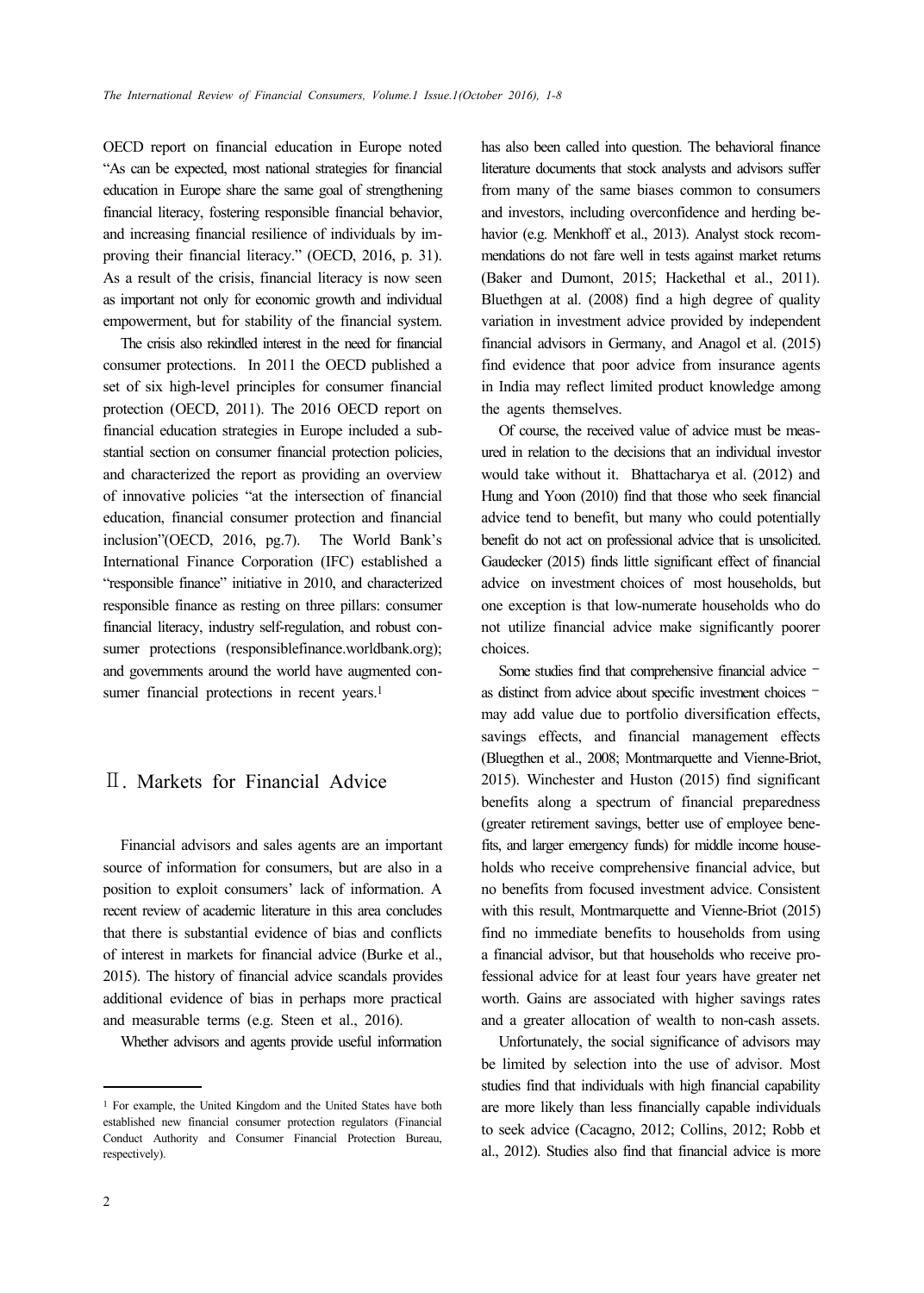likely to be sought by highly educated and wealthier individuals (Hackethal et al., 2012; Marsden et al., 2011). Bachmann and Hens (2015) expand on these findings by showing that behavioral and emotional capabilities in investing (e.g. the ability to avoid common psychological biases) are positively associated with financial advice-seeking.

Low financially literate individuals may be less likely to seek financial advice because they lack ability to judge the quality of the advice that they receive. Moreover, they may believe that the quality of advice they receive will be poor. Theoretical research shows that financial advisors may have greater incentive to offer high quality advice to more financially literate clients (Inderst and Ottaviani, 2012; Bucher-Koenan and Koenan, 2015). Empirical work by Bucher-Koenan and Koenan (2015) and others shows that advice quality does indeed vary across clients based on external signals of financial sophistication including education and gender (Oehler and Kohlert, 2009; Anagol et al., 2013).

These findings highlight significant deficiencies in participation and outcomes in markets for financial advice. Results which show that markets for information and advice do not serve the interests of the most vulnerable consumers and investors make it particularly important to find policy solutions to current problems. A commitment to meaningful and consistent regulation and enforcement is needed to assure that financial advisors and agents play a positive role in supporting consumer decision-making.

## Ⅲ. Regulatory Design Considerations

The shared perspective of most observers is that consumer education will not solve information failures in the financial advice system,<sup>2</sup> and that regulations must accept and account for consumers' limitations. How exactly to do so is the more complicated problem. A primary tension in regulatory policy is to design regulations that provide sufficient protections but do not greatly reduce market efficiency or create other unintended and unwanted consequences. This tension arises because regulatory prohibitions on seller behaviors or limits on product offerings, are often discovered to have unintended negative consequences.

An alternative to direct prohibitions is to focus regulations on improving information, for example through mandated disclosures. Mandating disclosure does not restrict seller behaviors or limit the set of available products. Requiring sellers to reveal information that may otherwise be difficult to obtain provides consumers the opportunity to improve their choice behavior Shaffer, (1999). However, the practical effectiveness of mandated disclosures is often limited, since consumers may have difficulty understanding disclosures due to information complexity or decision biases (Trebilcock, 2003). The specific format, wording and amount of information disclosed has been shown to have a significant effect on whether consumers understand and use the information (Verplanken & Weenig, 1993; Wansink, 2003 ; Gathergood, 2012). As a result, recent regulatory practice emphasizes the importance of considering the research evidence on consumer decision processes when designing disclosures (Bertrand and Morse, 2011 ; Garrison et al., 2012).

The trend toward developing "libertarian-paternalistic" policies (Camerer et al., 2003) or "nudges" (Thaler and Sunstein, 2008) is an example of this approach. Such policies are intended to aid consumers who are in need of protection while not reducing choice or affecting outcomes for more sophisticated consumers. Successful policies in the consumer finance realm include automatic enrollment of employees in firms' pension plans (Madrian and Shea, 2000), and the "Save More Tomorrow" plan which increases employees' pension contributions by allowing them to precommit to increase their contributions after their next pay raise (Thaler and Benzarti, 2004).

Market and experimental evidence shows, however, that design success for "nudge" policies is no more assured than for traditional policies. For example, various nudge-based programs aimed toward increasing savings among low-income families have generally produced disappointing results (e.g., Bronchetti et al., 2013; Despard et al., 2016; Loibl et al., 2016). Credit card billing disclosures that were redesigned specifically to increase con-

<sup>2</sup> An alternative view is that in order to be successful financial education must start at a young age. The OECD and INFE both call for mandatory financial education in schools. The U.S. Financial Literacy Education (FLEC) 2011 strategic plan has articulated the theme of "Starting Early for Financial Success" and recently sponsored an academic symposium to address this theme (see the special issue of *The Journal of Consumer Affairs*, Spring 2015).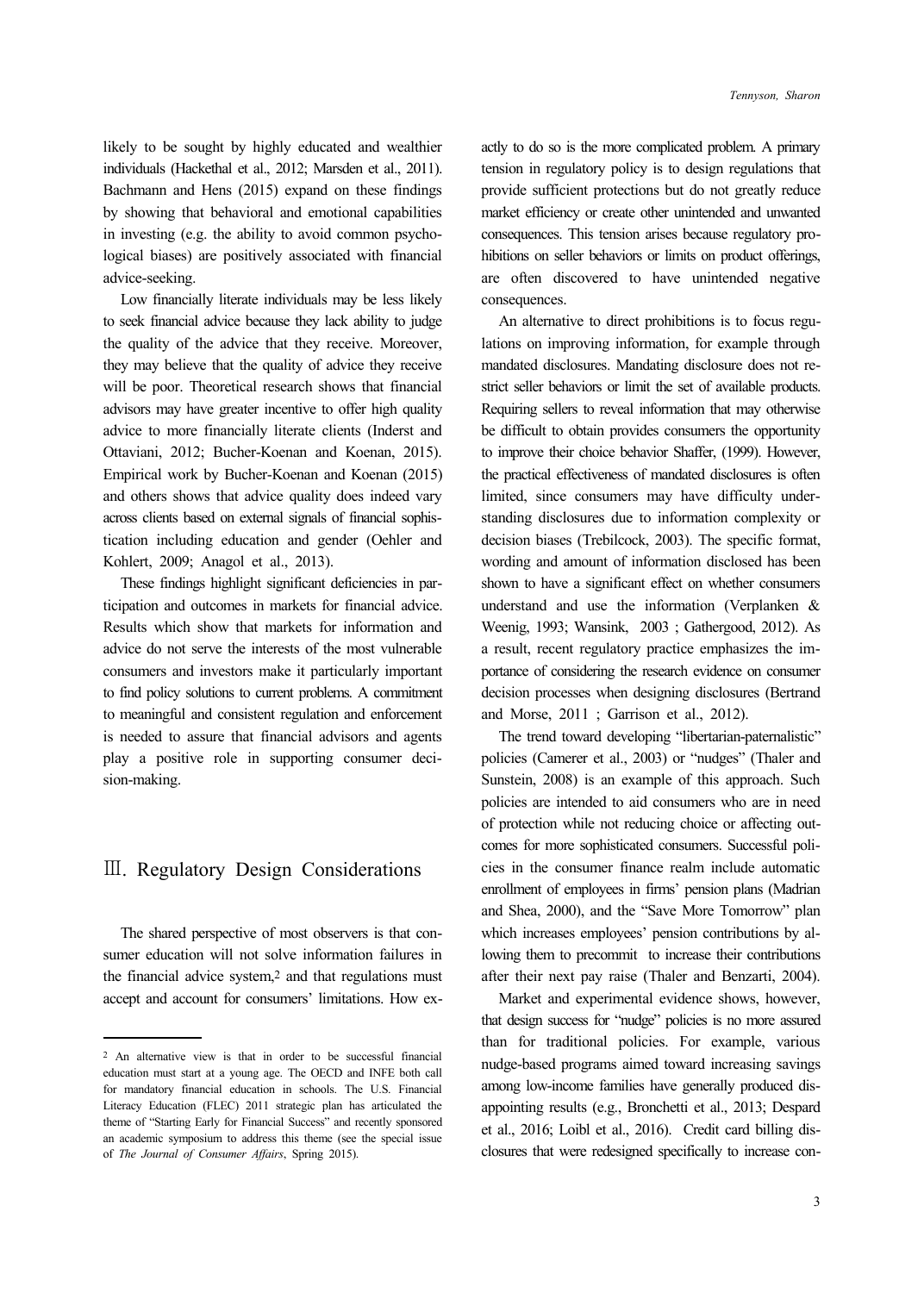sumers' monthly payments by providing suggested payment amounts have little effect on the target consumer population (Jones et al., 2015) and may cause some consumers to reduce rather than increase monthly payments (Navarro-Martinez et al., 2011; Salisbury, 2014). These outcomes demonstrate that nudges may not always be sufficient, and may be particularly ineffective in solving complex policy problems (Selinger and Whyte, 2012).

Other research raises the specter of nudges being ineffective due to the ability of firms to neutralize or distort them. Willis (2004) contends that the law requiring banks to require consumer opt-in to automatic overdraft protection (rather than overdraft protection being the default) was ineffective in changing consumer behavior because banks – who profit from overdraft fees – were able to frame the choice using language that confused or frightened consumers. Willis maintains more generally that nudges will not be a successful policy tool when "(1) motivated firms oppose them, (2) these firms have access to the consumer, (3) consumers find the decision environment confusing, and (4) consumer preferences are uncertain" (Willis, 2004, p. 1155). Applying similar reasoning, Barr et al. (2008) argue that regulations need to be "behaviorally informed", taking into account not only decision biases of consumers but also firms' incentives in maintaining or changing those biases.

## Ⅳ. Recent Approaches to Advisor Regulation

The above considerations are important in designing regulatory policies toward financial advisors, and examples of recent policies adopted in these markets illustrate the potential difficulties faced in regulation. With regard to direct prohibitions, recent regulations to prohibit commission-based sales (shifting to fee-based compensation from clients) for financial services agents and advisors have raised concerns about unintended consequences. There appear to be several potential unwanted effects of the commission ban. First, survey evidence suggests that consumers prefer commission-based relationships with financial advisors and sales agents (Burke et al., 2015), which might lead consumers to forego advice-seeking under fee-based systems. Moreover, theoretical work suggests that removing commission payments for agents and advisors may give financial services firms incentives to bypass the advisor/agent channel and market directly to unsophisticated consumers. Empirically, Ring (2016) argues that the UK ban on commission payments has led to a significant "advice gap" caused by both of these effects: not only are some consumers opting out, but financial advisors are targeting only high-wealth customers for advice, and banks are exiting the mass market (p.9).

Other policies suggest that nudges may be ineffective in markets for advice, due to the complex choice environment and the trust relationship established between advisors and consumers. For example, many jurisdictions have begun requiring advisors to inform clients if they are compensated by commissions from the product provider. This is intended to debias consumers' from excessive trust in the advice given by the advisor. Experimental evidence shows, however, that many consumers are willing to follow the (bad) advice of a biased agent even in the presence of a conflict-of-interest disclosure (Carmel et al., 2015). Other experiments suggest that conflict-of-interest disclosures may permit advisors to internally justify providing biased advice, leading to a greater propensity for bias (Cain et al., 2011).

Licensing requirements may also provide insufficient incentives for high quality advice. Licensing imposes minimum entry and continuing education standards, professional and ethical standards, and provides a vehicle for monitoring and enforcement of behavioral standards. Theoretically, licensing standards may raise service quality through sorting effects or through incentive effects (or both). The sorting benefits are premised on the adverse selection model of unobservable quality first proposed by Akerlof (1970) and elaborated in the licensing context by Leland (1979). In this view licensing can be viewed as a screening device for quality, which enables consumers to distinguish high-quality from low-quality goods or services. Potential incentive benefits of licensing were first elaborated by Shapiro (1986), in a model which assumes that licensing raises required human capital investments of service providers. In turn, providers will have greater incentives to provide high quality services in order to protect the rents from those investments.3

<sup>3</sup> This result relies on the additional assumptions that licensing restricts entry of competitors and that a reputation effect of service quality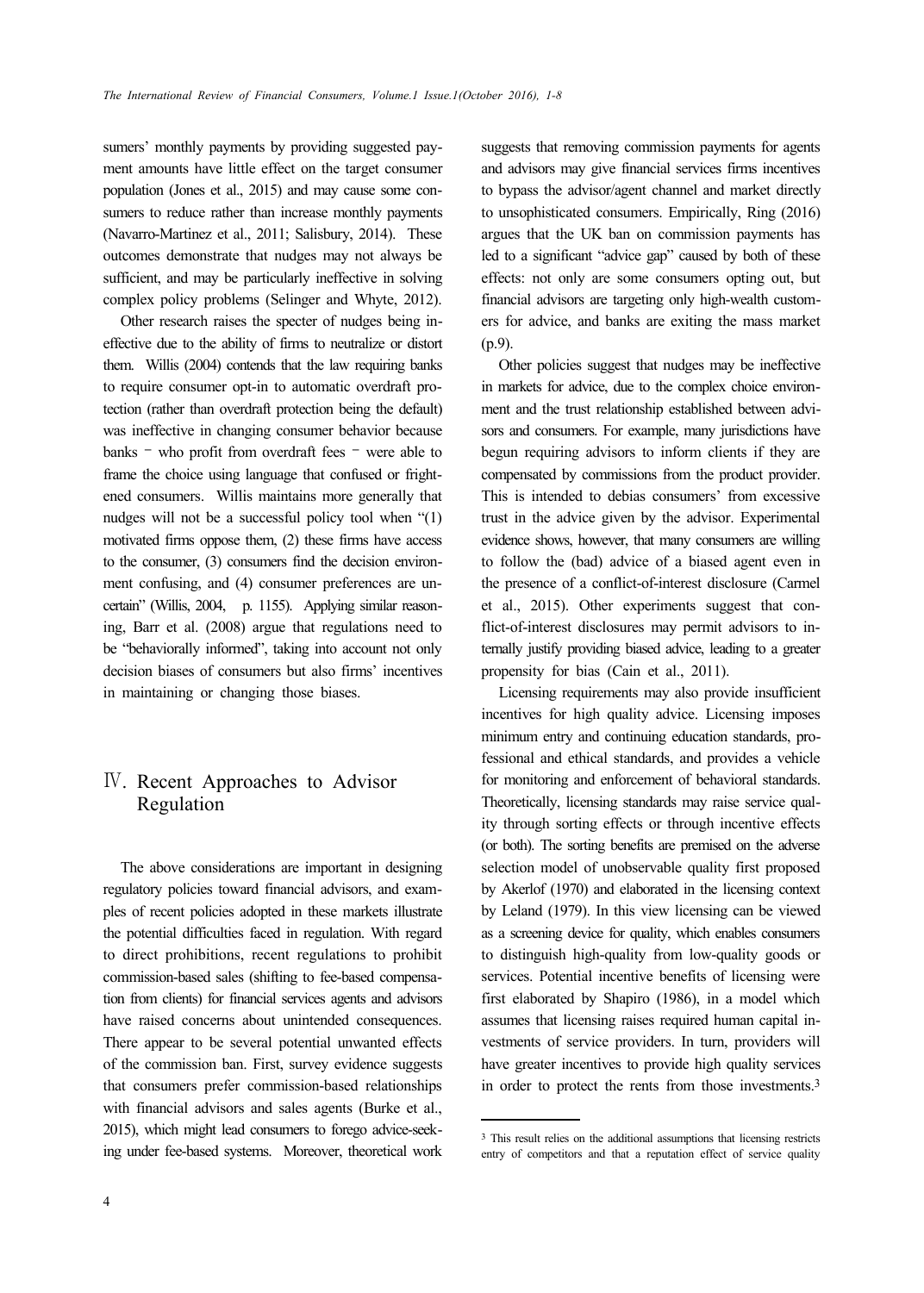In practice, empirical studies of licensing often find little or no positive effects of licensing on the quality of professional service provision (Kleiner, 2000), and many argue that licensing serves only to protect professionals from competition. Nonetheless, results vary across studies (Kleiner and Kudrle, 2000) and some recent studies find that licensing improves service quality (e.g. Law and Kim, 2005; Rigby et al., 2007). Others show more nuanced effects of licensing, including lower received quality after accounting for lower rates of professional use due to restricted supply (Carroll and Gaston 1981), and licensing standards that do not correctly target low-quality practitioners for exclusion (Goldhaber 2007).

Lex et al. (2015) study the effects of introducing agent licensing in German insurance markets, in a study which appears to be the first examination of licensing of financial advice providers.4 The study notes that the licensing law resulted in a large reduction in the number of agents in the market, with at least 30 percent of agents exiting, which suggests that the regulations imposed meaningful requirements.5 These agent exits are exploited by the authors by the authors as a means of identifying the effects of licensing on average quality of services, using pre-versus-post comparisons.

The authors find little evidence of either a beneficial sorting effect or incentive effect of licensing on agent quality. The pre-regulation quality measures of agents who left the market are not significantly different than those of agents who remained in the market after licensing became required. The largest difference between exiting and remaining agents was volume of business, with part-time or less productive agents more likely to exit. Comparing the post- and pre-licensing quality measures for those agents who remained in the market shows only minor evidence of quality improvements. The patterns in the data suggest that consumer search intensity increased as a result of agent licensing, and customers of exiting

agents were particularly likely to search. Because exiting agents were not of lower quality than those who remained, and because licensing dramatically reduced the number of agents in the market, the benefits of this search to consumers are unclear.

### Ⅴ. Discussion

Nearly two decades of focus has yielded little progress on improving consumers' financial literacy, at least among adult populations. Academic reviews of the evaluation of financial education programs show at best small effects on knowledge and behaviors (Miller et al., 2014; Collins and O'Rourke, 2010; Willis, 2008). The INFE concludes that "major hurdles to financially capable behaviours appear to lie in the psychological habits, culture, family and social and economic background of individuals as well as on their related perceptions of risks and financial issues" (INFE, 2009, p. 17).

The question of whether regulation of financial advisors can alleviate problems associated with unobservable advice quality is therefore especially important for consumer welfare and for the functioning of consumer financial markets. Consideration of the market problems and proposed regulations shows that the regulatory design problem is fraught with difficulties. In particular, the pressing need for regulatory oversight of financial advice arises from deficiencies in consumer financial literacy that in turn drive the need for financial advice. Many observers correctly note that the quality of financial advice is a credence good for uninformed consumers. This implies that financial literacy and financial advice are complements rather than substitutes (Collins, 2012), and that regulation of the financial advice industry will be insufficient to improve outcomes for vulnerable consumers and investors (Bachmann and Hens, 2015; Schwarcz and Siegelman, 2015). Efforts to create simplified financial products (Bar-Gill and Warren, 2008), bias-free private market rating systems (Meyr and Tennyson, 2015), or government-provided financial information platforms (Schwarcz and Siegelman, 2015) may yield more widespread benefits.

provision for each service provider develops over time (Darby and Karni 1973; Klein and Leffler 1978). The latter assumption could be relaxed if the licensing authority monitors quality and has the authority to ban a low-quality provider from the market.

<sup>4</sup> Licensing in Germany requires independent insurance agents to meet minimum entry standards that include passing a licensing exam. Agents are required to hold professional liability insurance and to be in good ethical and financial standing, and face standards regarding the advice and information provided to clients.

<sup>5</sup> This estimate is based on a comparison of GDV Annual reports in 2009 and 2010 as reported in Lex et al. (2015).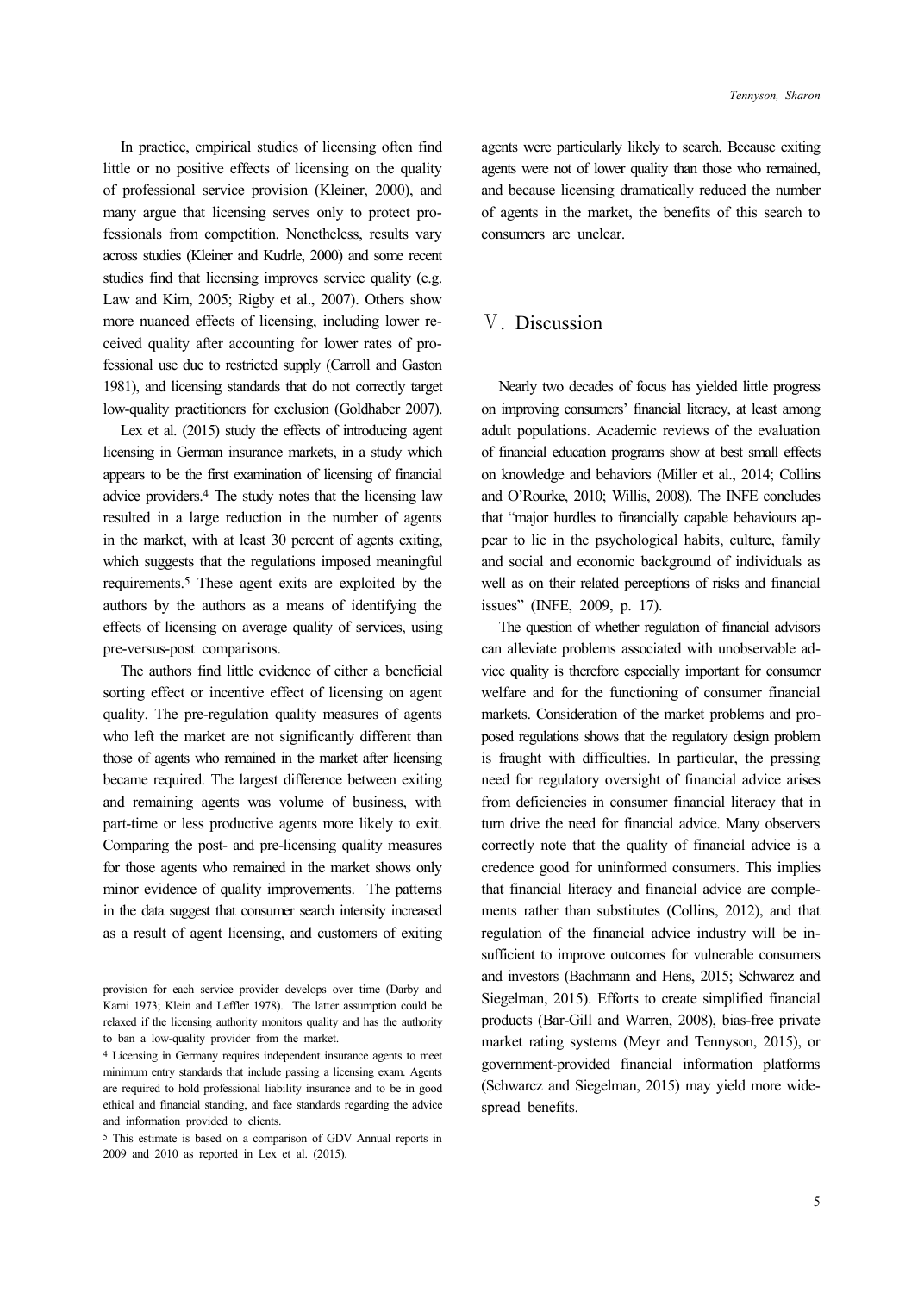### References

- Akerlof, G., 1970, The Market for "Lemons": Quality Uncertainty and the Market Mechanism, *The Quarterly Journal of Economics*, 84(3): 599–617.
- Anagol, S., Cole, S., and Shayak Sarkar 2012. Understanding the incentives of commissions motivated agents: Theory and evidence from the indian life insurance market. Harvard Business School Finance Working Paper.
- Bachman, Kremena, and Thorsten Hens. 2015. Investment competence and advice seeking, *Journal of Behavioral and Experimental Finance* 6: 27–41.
- Baker, William and Gregory Dumont, 2014. Equity analyst recommendations: a case for affirmative disclosure?. *Journal of Consumer Affairs*, *48*(1), pp.96-123.
- Bar-Gill, Oren and Warren, Elizabeth, 2008. Making credit safer. *University of Pennsylvania Law Review*, pp.1-101.
- Michael S. Barr, Sendhal Mullainathan and Eldar Shafir 2008. *Behaviorally Informed Financial Services Regulation*. New American Foundation Working Paper, October.
- Bertrand, Marianne, and Morse, A. 2011. Information Disclosure, Cognitive Biases and Payday Borrowing. *Journal of Finance*, 66(6), 1865–1893.
- Bhattacharya, Utpal et al., 2012. Is Unbiased Financial Advice to Retail Investors Sufficient? Answers from a Large Field Study. *The Review of Financial Studies* 25(4).
- Bucher-Koenen, Tabea and Johannes Koenen, 2015. Do Seemingly Smarter Consumers Get Better Advice? Working Paper. IFO Institution at the University of Munich.
- Burke, Jeremy, et al., 2015. Impacts of Conflicts of Interest in the Financial Services Industry. RAND WR-1076.
- Cain, Daylian M. et al., 2011. When Sunlight Fails to Disinfect: Understanding the Perverse Effects of Disclosing Conflicts of Interest. *Journal of Consumer research* 37: 836-857.
- Calcagno, Riccard and Chiara Monticone 2015. Financial literacy and the demand for financial advice. *Journal of Banking & Finance* 50:363–380.

Camerer, Colin, et. al. 2003. Regulation for Conservatives:

Behavioral Economics and the Case for Asymmetric Paternalism. *University of Pennsylvania Law Review*.

- Carroll, Sidney L. and Robert J. Gaston. 1981. Occupational restrictions and the quality of service received: some evidence. *Southern Economic Journal* 47:959-976.
- Collins, J. Michael. 2012. Financial advice: A substitute for financial literacy? *Financial Services Review*  21:307-322.
- Collins, J.Michael and Collin M. O'Rourke. 2010. Financial education and counseling—Still holding promise. *Journal of Consumer Affairs*, *44*(3): 483-498.
- Covitz, D., and P. Harrison, 2003, Testing Conflicts of Interest at Bond Rating Agencies with Market Anticipation: Evidence that Reputation Incentives Dominate: FEDS Working Paper No. 2003-68. http://papers.ssrn.com/sol3/papers.cfm?abstract\_i d=512402.
- Dranove, D., and G. Jin, 2010, Quality Disclosure and Certification: Theory and Practice, *Journal of Economic Literature*, 48(4): 935–963.
- Gaudecker, Hans-Martin von 2015. How Does Household Portfolio Diversification Vary with Financial Literacy and Financial Advice? *The Journal of Finance*, 70(2).
- Goldhaber, Dan. 2007. Everyone's Doing It, but What Does Teacher Testing Tell Us about Teacher Effectiveness? *Journal of Human Resources* 42:765-794.
- Grifoni, Andrea and Flore-Anne Messy. 2012. Current Status of National Strategies for Financial Education: A Comparative Analysis and Relevant Practices. *OECD Working Papers on Finance, Insurance and Private Pensions*, No. 16, OECD Publishing.
- Hackethal, A. et al., 2012. Financial advisors: A case of babysitters? *Journal of Banking & Finance* 26(2): 509-552.
- Hung, Angela and Joanne Yoong. 2010. Asking For Help: Survey And Experimental Evidence On Financial Advice And Behavior Change. Working Paper, RAND Institute.
- Inderst, R., and Ottaviani, M. 2009. Misselling through agents. *The American Economic Review*, 99(3), 883-908.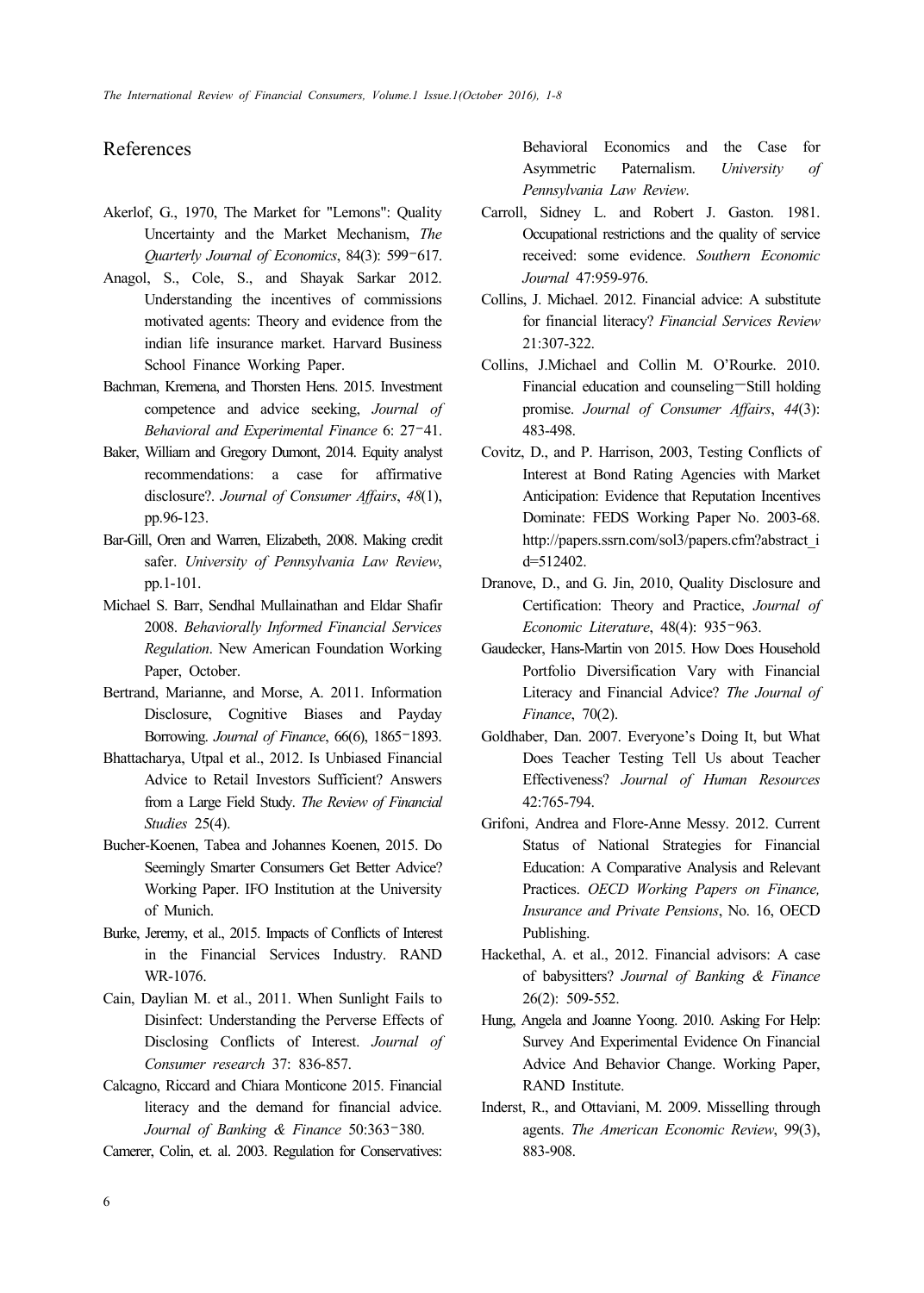- INFE 2009. *Financial Education and the Crisis: Policy Paper and Guidance*. June.
- Klein, Benjamin and Keith B. Leffler 1981.The role of market forces in assuring contractual performance. *The Journal of Political Economy* 89:615-641.
- Kleiner, Morris M.. 2000. Occupational licensing. *The Journal of Economic Perspectives* 14:189-202.
- Kleiner, Morris M. and Robert T. Kudrle. 2000. Does Regulation affect Economic Outcomes? The Case of Dentistry. *Journal of Law and Economics* 43:547-582.
- Law, Marc T. and Sukkoo Kim. 2005. Specialization and regulation: The rise of professionals and the emergence of occupational licensing regulation. *Journal of Economic History* 65:723.
- Leland, Hayne, 1979. Quacks, Lemons, and Licensing: A Theory of Minimum Quality Standards, *The Journal of Political Economy*, 87(6): 1328–1346.
- Lizzeri, Alessandro, 1999. Information Revelation and Certification Intermediaries, *The RAND Journal of Economics*, 30(2): 214–231.
- Lusardi, Annamaria, 2015. Financial Literacy Skills for the 21st Century: Evidence from PISA. - *Journal of Consumer Affairs* 49(3): 639-659.
- Madrian, Brigitte C. and Shea, Dennis F., 2000. *The power of suggestion: Inertia in 401 (k) participation and savings behavior* (No. w7682). National bureau of economic research.
- Meyr, Stephanie, and Sharon Tennyson, 2015. Product Ratings as a Market Reaction to Deregulation: Evidence from the German Insurance Market, *Risk Management and Insurance Review,* 18(1): 77-100.
- Miller, M., Reichelstein, J., Salas, C. and Zia, B., 2014. Can you help someone become financially capable? a meta-analysis of the literature. *A Meta-Analysis of the Literature (January 1, 2014). World Bank Policy Research Working Paper*, (6745).
- Montmarquette, Claude, and Nathalie Viennot-Briot 2015. The Value of Financial Advice. *Annals of Economics and Finance* 16(1): 69-94.
- OECD. 2011. *G20 High-Level Principles on Financial Consumer Protection*. October.
- OECD. 2016. Ensuring financial education and consumer protection for all in the digital age.
- Rigby, Elizabeth, Rebecca M. Ryan, and Jeanne Brooks-Gunn. 2007. Child care quality in different state policy contexts. *Journal of Policy Analysis*

*and Management* 26:887.

- Ring, Patrick J. 2016. The Retail Distribution Review: problems, responsibilities and regulation. *Journal of Financial Regulation and Compliance* 24(2).
- Robb, Cliff A. et al., 2012. The demand for financial professionals' advice: The role of financial knowledge, satisfaction, and confidence. *Financial Services Review* 21: 291-305.
- Schwarcz, Daniel and Peter Siegelman, 2015. Research Handbook on the Law and Economics of Insurance, *Edward Elgar Publishing.*
- Selinger, Evan and Kyle Powys Whyte 2012. Nudging Cannot Solve Complex Policy Problems. *European Journal of Risk Regulation* 1: 26-31.
- Shaffer, S. 1999. The Competitive Impact of Disclosure Requirements in the Credit Card Industry. *Journal of Regulatory Economics*, 15(2), 183-198.
- Shapiro, Carl, 1986. Investment, moral hazard, and occupational licensing. *The Review of Economic Studies,* 53(5), 843-862.
- Spence, Michael. 1973. Job market signaling. *The Quarterly Journal of Economics* 87:355-374.
- Steen Adam, et al., 2016. Market Failure, Regulation and Education of Financial Advisors. *AABVJ* 10(1) 3-17.
- Thaler, Richard H. and Shlomo Benartzi. 2004. Save more tomorrow™: Using behavioral economics to increase employee saving. *Journal of political Economy*, *112*(S1), pp.S164-S187.
- Thaler, Richard H., and Cass R. Sunstein 2008. *Nudge: Improving Decisions about Health, Wealth and Happiness*. London: Penguin Books.
- Trebilcock, Michael J. 2003. Rethinking Consumer Protection Policy, in C.E.F. Rickett and T.G.W. Telfer, eds. *International Perspectives on Consumers' Access to Justice*. Cambridge: Cambridge University Press.
- Verplanken, B., & Weenig, M. W. H. 1993. Graphical energy labels and consumers' decisions about home appliances: A process tracing approach. *Journal of Economic Psychology*, 14(4), 739-752.
- Wansink, Brian 2003. How do front and back package labels influence beliefs about health claims? *Journal of Consumer Affairs*, 37(2), 305-317.
- Willis, Lauren E., Against Financial Literacy Education 2008*. Iowa Law Review*, Vol. 94.
- Willis, Lauren E., 2013. When nudges fail: Slippery